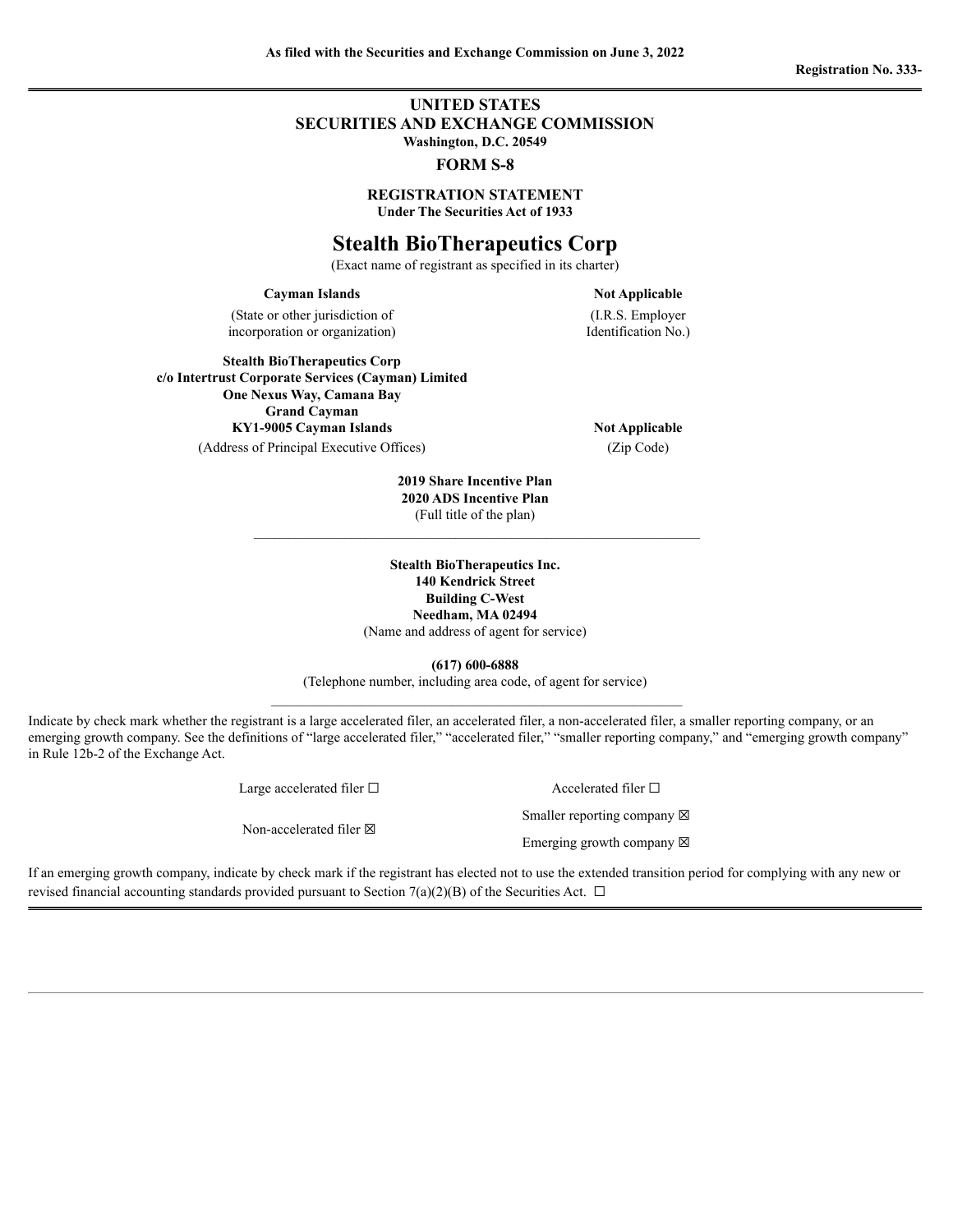### **Statement of Incorporation by Reference**

This Registration Statement on Form S-8, relating to the 2019 Share Incentive Plan, as amended (the "2019 Plan"), and the 2020 ADS Incentive Plan (the "2020 Plan") of Stealth BioTherapeutics Corp (the "Registrant"), is being filed for the purpose of registering additional securities of the same class as other securities for which Registration Statements on Form S-8 relating to the 2019 Plan and the 2020 Plan have previously been filed and are effective. Pursuant to General Instruction E to Form S-8, except in each case for Item 8, Exhibits, this Registration Statement on Form S-8 incorporates by reference the contents of the following Registration Statements on Form S-8, previously filed by the Registrant with the U.S. Securities and Exchange Commission (the "Commission"):

- the Registration Statement on Form S-8, File No. 333-230452, previously filed with the Commission on March 22, 2019, relating to the 2019 Plan;
- the Registration Statement on [Form](https://content.edgar-online.com/ExternalLink/EDGAR/0001193125-20-094871.html?hash=e8a1d9ded20f77d2b5c2a25f173f7555f77e78e99fdeda38b1f98531348cf905&dest=d910576ds8_htm) S-8, File No. 333-237541, previously filed with the Commission on April 2, 2020, relating to the 2020 Plan; and
- the Registration Statement on [Form](https://content.edgar-online.com/ExternalLink/EDGAR/0001193125-21-060372.html?hash=1b3ef556d3759c03ca4f8767154c3062e264ce2546143e5b2a9da18b51e9988b&dest=d148885ds8_htm) S-8, File No. 333-253601, previously filed with the Commission on February 26, 2021, relating to the 2020 Plan

### **Item 8. Exhibits.**

The following exhibits are incorporated herein by reference:

| <b>Exhibit</b><br><b>Number</b> | <b>Description</b>                                                                                                                                                                                                                                                                                |
|---------------------------------|---------------------------------------------------------------------------------------------------------------------------------------------------------------------------------------------------------------------------------------------------------------------------------------------------|
| 4.1                             | Amended and Restated Memorandum and Articles of Association of the Registrant (incorporated herein by reference to Exhibit 1.1 to the<br>Registrant's Annual Report on Form 20-F, filed with the Commission on April 1, 2020)                                                                     |
| 4.2                             | Deposit Agreement among the Registrant, Citibank, N.A., as depositary, and all Owners and Holders of ADSs issued thereunder<br>(incorporated herein by reference to Exhibit 99.3 to the Registrant's Report of Foreign Private Issuer on Form 6-K, filed with the<br>Commission on March 5, 2019) |
| 5.1                             | <b>Opinion of Walkers</b>                                                                                                                                                                                                                                                                         |
| 23.1                            | Consent of Walkers (included in Exhibit 5.1)                                                                                                                                                                                                                                                      |
| 23.2                            | Consent of Deloitte & Touche LLP                                                                                                                                                                                                                                                                  |
| 24.1                            | <u>Power of Attorney (included on the signature pages of this Registration Statement)</u>                                                                                                                                                                                                         |
| 99.1                            | 2019 Share Incentive Plan, as amended (incorporated by reference herein to Exhibit 4.5 to the Registrant's Annual Report on Form 20-F,<br>filed with the Commission on April 1, 2020)                                                                                                             |
| 99.2                            | 2020 ADS Incentive Plan (incorporated herein by reference to Exhibit 4.20 to the Registrant's Annual Report on Form 20-F, filed with the<br>Commission on April 1, 2020)                                                                                                                          |
| 107                             | <b>Filing Fee Table</b>                                                                                                                                                                                                                                                                           |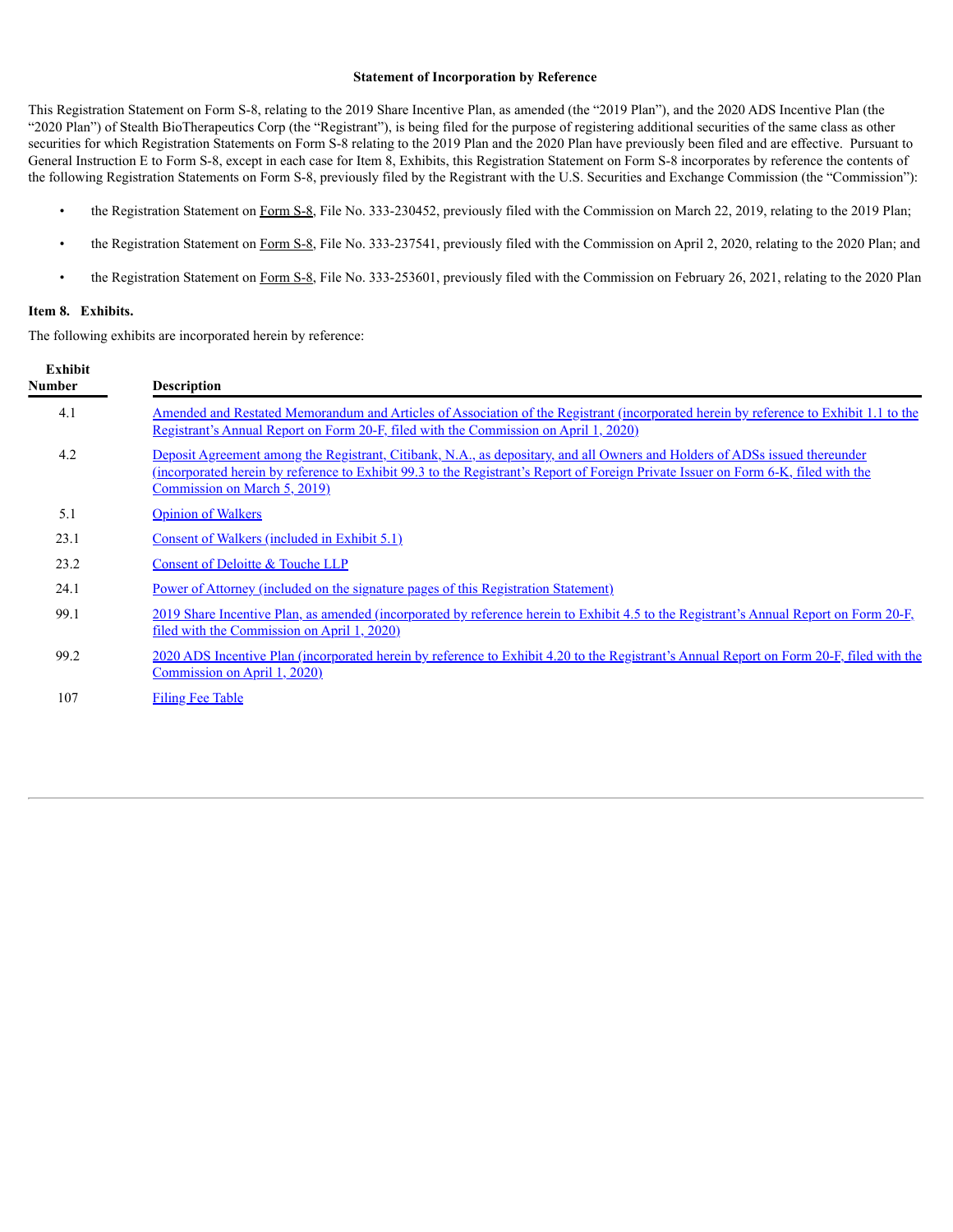### **SIGNATURES**

Pursuant to the requirements of the Securities Act of 1933, the Registrant certifies that it has reasonable grounds to believe that it meets all of the requirements for filing on Form S-8 and has duly caused this Registration Statement to be signed on its behalf by the undersigned, thereunto duly authorized, in the City of Needham, Commonwealth of Massachusetts, on this 3rd day of June, 2022.

### **STEALTH BIOTHERAPEUTICS CORP**

By: /s/ Irene P. McCarthy

Name: Irene P. McCarthy Title:Chief Executive Officer

### <span id="page-2-0"></span>**POWER OF ATTORNEY AND SIGNATURES**

We, the undersigned officers and directors of Stealth BioTherapeutics Corp, hereby severally constitute and appoint Irene P. McCarthy and Henry Hess, and each of them singly, our true and lawful attorneys with full power to them, and each of them singly, to sign for us and in our names in the capacities indicated below, the Registration Statement on Form S-8 filed herewith and any and all subsequent amendments to said Registration Statement, and generally to do all such things in our names and on our behalf in our capacities as officers and directors to enable Stealth BioTherapeutics Corp to comply with the provisions of the Securities Act of 1933, as amended, and all requirements of the U.S. Securities and Exchange Commission, hereby ratifying and confirming our signatures as they may be signed by our said attorneys, or any of them, to said Registration Statement and any and all amendments thereto.

Pursuant to the requirements of the Securities Act of 1933, as amended, this Registration Statement has been signed by the following persons in the capacities and on the dates indicated.

| <b>Signature</b>                                    | <b>Title</b>                                                                                                                           | Date         |  |
|-----------------------------------------------------|----------------------------------------------------------------------------------------------------------------------------------------|--------------|--|
| /s/ Irene P. McCarthy<br>Irene P. McCarthy          | Chief Executive Officer and Director (principal<br>executive officer, principal financial officer and<br>principal accounting officer) | June 3, 2022 |  |
| /s/ Gerald L. Chan<br>Gerald L. Chan, Sc.D.         | Director                                                                                                                               | June 3, 2022 |  |
| /s/ Francis Chen<br>Francis Chen, Ph.D.             | Director                                                                                                                               | June 3, 2022 |  |
| /s/ Louis Lange<br>Louis Lange, M.D., Ph.D.         | Director                                                                                                                               | June 3, 2022 |  |
| /s/ Kevin McLaughlin<br>Kevin McLaughlin            | Director                                                                                                                               | June 3, 2022 |  |
| /s/ Edward P. Owens<br>Edward P. Owens              | Director                                                                                                                               | June 3, 2022 |  |
| $/s$ Eve E. Slater<br>Eve E. Slater, M.D., F.A.C.C. | Director                                                                                                                               | June 3, 2022 |  |

### **STEALTH BIOTHERAPEUTICS INC.**

Authorized Representative in the United States

| By:    | /s/ Irene P. McCarthy   |
|--------|-------------------------|
| Name:  | Irene P. McCarthy       |
| Title: | Chief Executive Officer |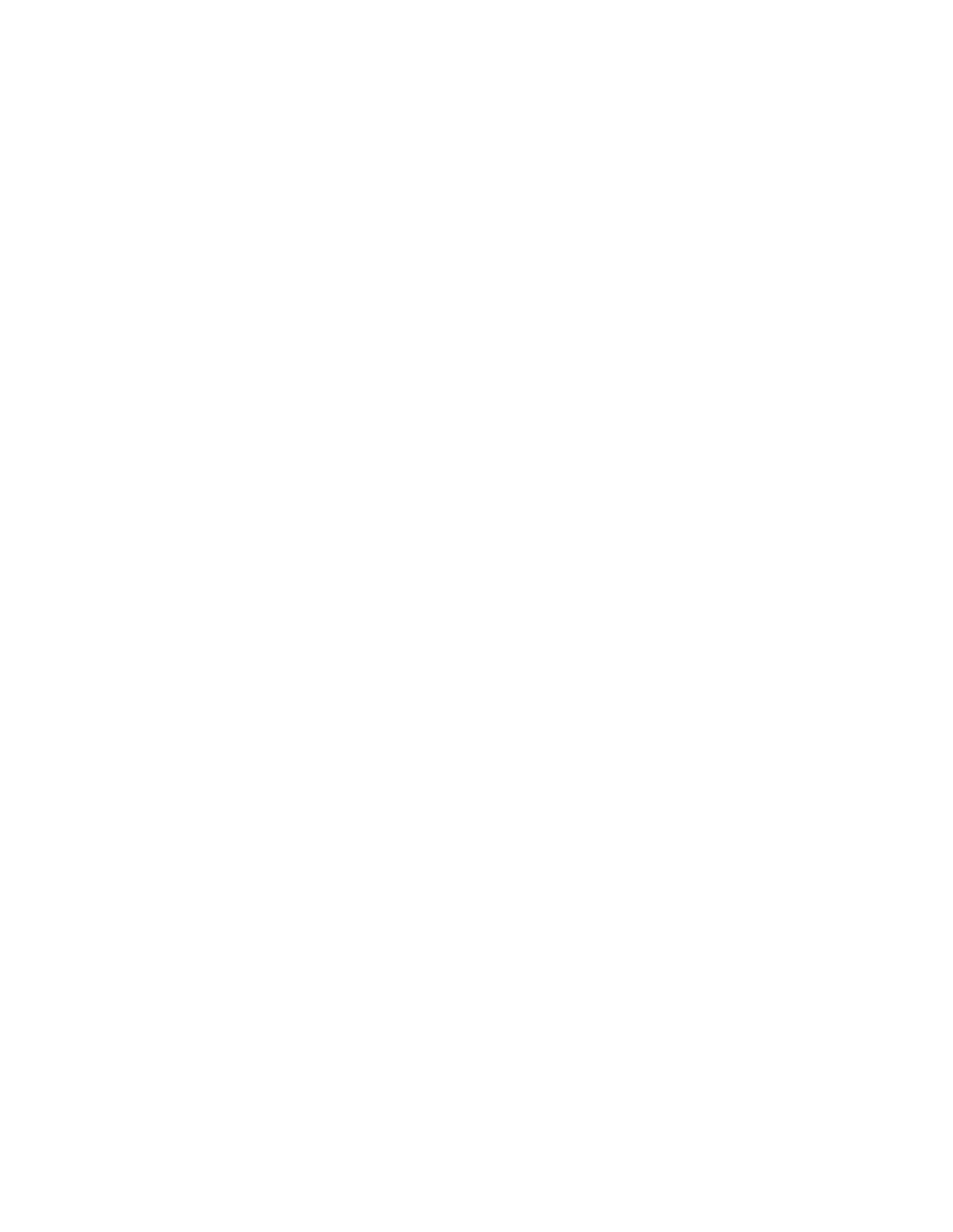# <span id="page-4-0"></span>**III WALKERS**

3 June 2022 Our Ref: JSH/CB/S7050-177986

Stealth BioTherapeutics Corp c/o Intertrust Corporate Services (Cayman) Limited, One Nexus Way, Camana Bay, Grand Cayman KY1-9005, Cayman Islands

### Dear Sirs

### **STEALTH BIOTHERAPEUTICS CORP**

We have acted as Cayman Islands legal advisors to Stealth BioTherapeutics Corp (the "**Company**") in connection with the registration for sale, from time to time, of ordinary shares of the Company with a nominal or par value of US\$0.0003 (the "**Ordinary Shares**").

We have been asked to provide this legal opinion to you with regard to the laws of the Cayman Islands in connection with the registration by the Company, of (i) 28,490,000 Ordinary Shares (the "**2019 Incentive Plan Shares**") for issuance under the Stealth BioTherapeutics Corp 2019 Share Incentive Plan, as amended (the "**2019 Share Incentive Plan**") and (ii) 14,244,996 Ordinary Shares (together with 2019 Incentive Plan Shares, the "**Shares**") for issuance under the Stealth BioTherapeutics Corp 2020 ADS Incentive Plan (together with the 2019 Share Incentive plan, the "**Plans**", each a "**Plan**"), under the United States Securities Act of 1933, as amended (the "**Securities Act**") and pursuant to the terms of the Registration Statements (as defined in Schedule 1).

For the purposes of giving this opinion, we have examined and relied upon the originals or copies of the documents listed in Schedule 1.

In giving this opinion we have relied upon the assumptions set out below, and upon the certifications and matters covered by the Director's Certificate (as defined in Schedule 1), which we have not independently verified.

We are Cayman Islands Attorneys at Law and express no opinion as to any laws other than the laws of the Cayman Islands in force and as interpreted at the date of this opinion.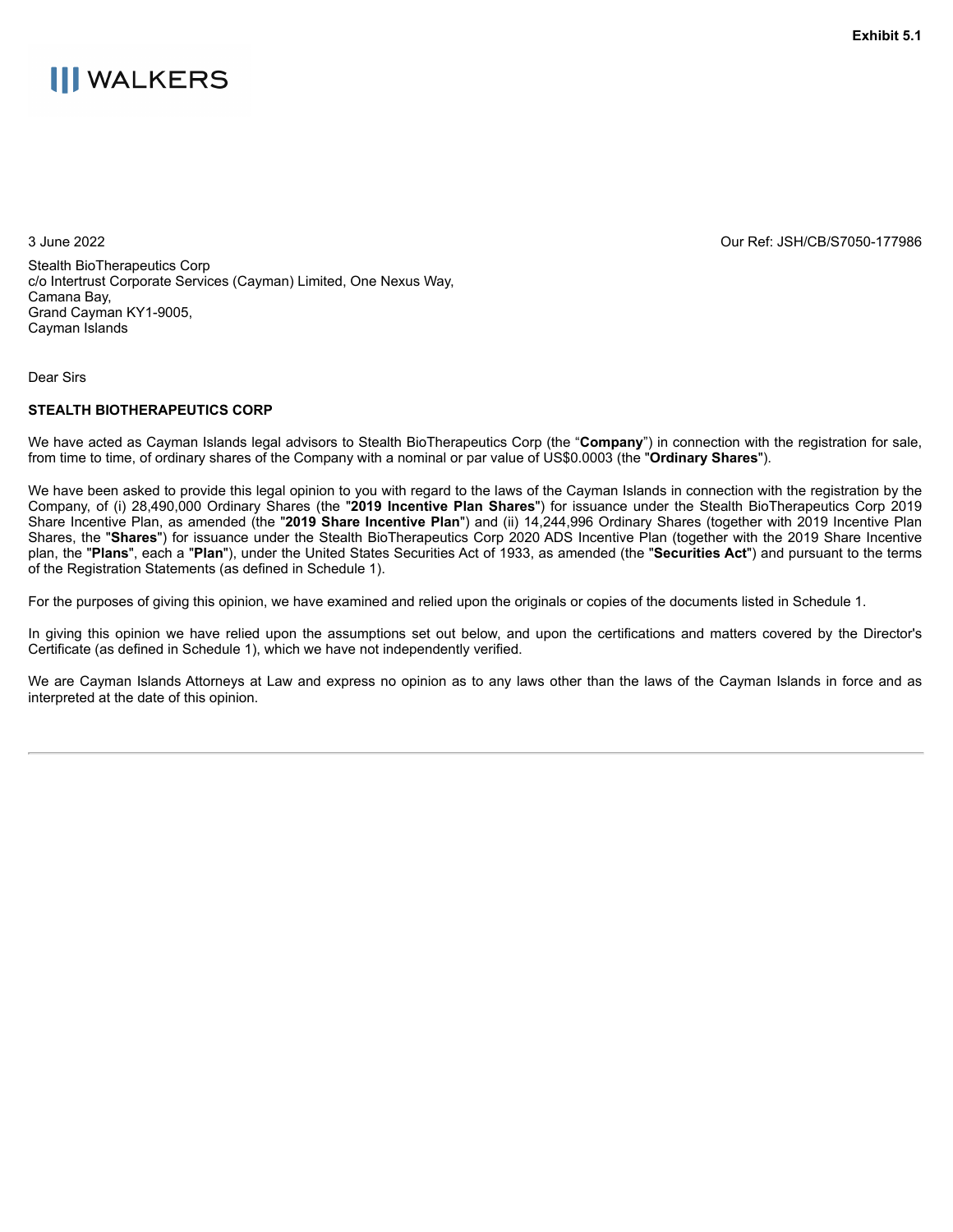Based upon the foregoing examinations and the assumptions and qualifications set out below and having regard to legal considerations which we consider relevant, and under the laws of the Cayman Islands, we give the following opinion in relation to the matters set out below.

1. The Company is an exempted company duly incorporated with limited liability, validly existing under the laws of the Cayman Islands and in good standing with the Registrar of Companies in the Cayman Islands (the "**Registrar**").

2. The Shares have been duly authorised for issue by all necessary corporate action of the Company and upon the issue of the Shares (by the entry of the name of the registered owner thereof in the register of members of the Company maintained in accordance with the Companies Act (as amended) of the Cayman Islands confirming that such Shares have been issued credited as fully paid) in accordance with the Memorandum and Articles of Association (as defined in Schedule 1) and the Plans (as applicable) and in the manner contemplated by the Registration Statements, the Shares will be validly created, legally issued, fully paid and non-assessable (meaning that no additional sums may be levied on the holder thereof by the Company).

The foregoing opinion is given based on the following assumptions.

1. The originals of all documents examined in connection with this opinion are authentic. The signatures, initials and seals on the Documents are genuine and are those of a person or persons given power to execute the Documents under the Resolutions (as defined in Schedule 1). All documents purporting to be sealed have been so sealed. All copies are complete and conform to their originals. The Documents conform in every material respect to the latest drafts of the same produced to us and, where provided in successive drafts, have been marked up to indicate all changes to such Documents.

2. We have relied upon the statements and representations of directors, officers and other representatives of the Company as to factual matters.

3. The Company will receive consideration in money or money's worth for each Ordinary Share offered by the Company when issued at the agreed issue price, such issue price in any event not being less than the stated par or nominal value of each Ordinary Share.

4. The Resolutions were each duly adopted at duly convened meetings of the Board of Directors and such meetings were held in accordance with the Memorandum and Articles of Association.

5. The Resolutions have each been duly executed by or on behalf of each Director and the signatures and initials thereon are those of a person or persons in whose name the Resolutions have been expressed to be signed.

6. The Resolutions are and shall remain in full force and effect and have not been and will not be rescinded or amended.

7. Each of the Registration Statements and the Plans (including each grant notice issued pursuant thereto) have been or will be duly authorised, executed and delivered by or on behalf of all relevant parties prior to the issue of the Shares and will be legal, valid,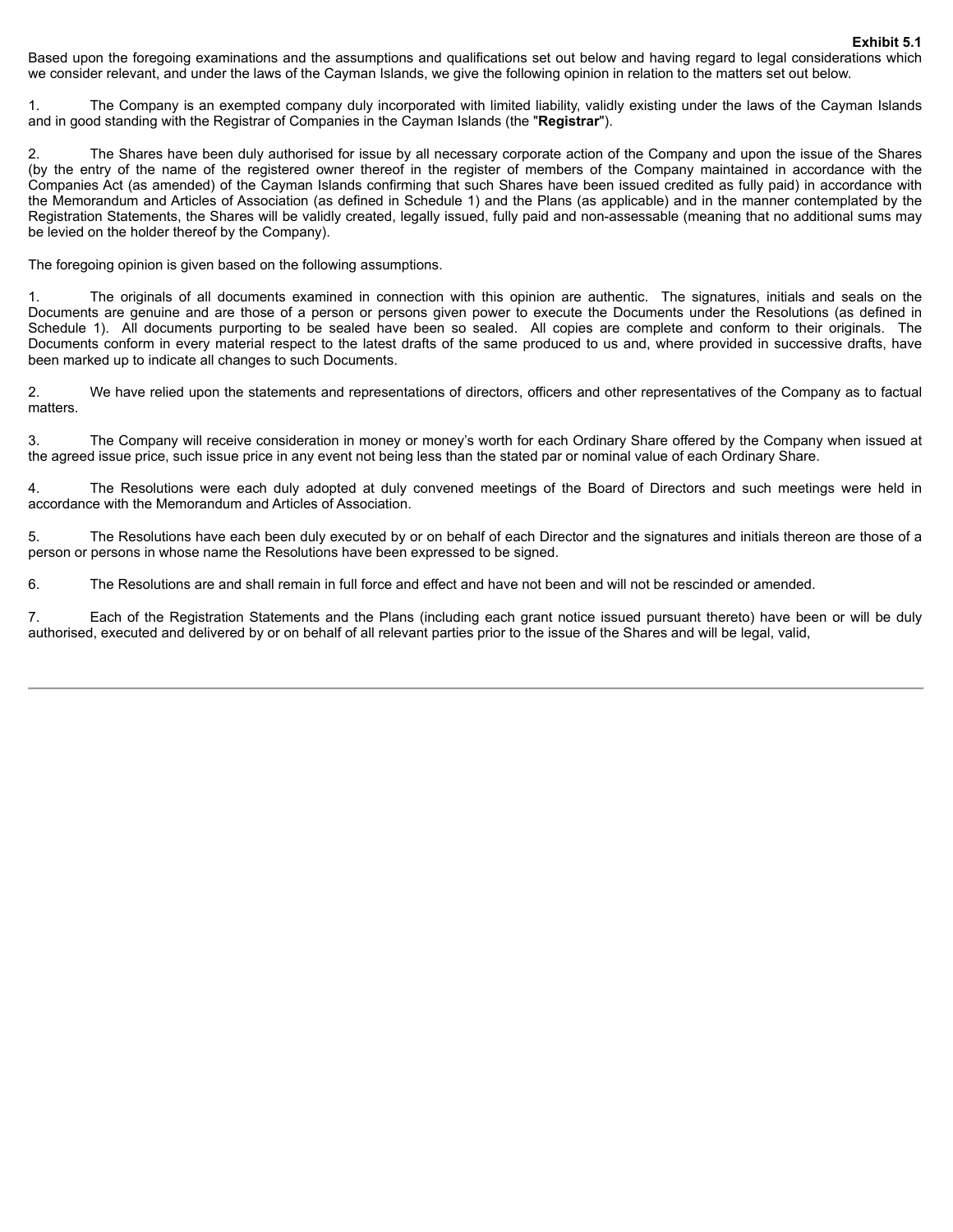**Exhibit 5.1**

binding and enforceable against all relevant parties in accordance with their terms under all relevant laws (other than the laws of the Cayman Islands).

8. All preconditions to the issue of the Shares under the terms of the Plans (as applicable) will be satisfied or duly waived prior to the issue of the shares and the issue of the Shares will not breach the terms of the relevant Plan (as applicable).

9. There are no agreements, documents or arrangements (including any underwriting agreement or other agreement as contemplated by the Registration Statements) which would or might affect any of the opinions given herein.

10. The Director's Certificate is true and accurate in respect of all matters referred to therein.

11. There is nothing under any law (other than the laws of the Cayman Islands) which would or might affect any opinion given herein.

Our opinion as to good standing is based solely upon receipt of the Certificate of Good Standing issued by the Registrar. The Company shall be deemed to be in good standing under section 200A of the Companies Act (as amended) on the date of issue of the certificate if all fees and penalties under the Companies Act have been paid and the Registrar has no knowledge that the Company is in default under the Companies Act.

This opinion is limited to the matters referred to herein and shall not be construed as extending to any other matter or document not referred to herein. This opinion is given solely for your benefit and the benefit of your legal advisers acting in that capacity in relation to this transaction and may not be relied upon by any other person, other than persons entitled to rely upon it pursuant to the provisions of the Securities Act, without our prior written consent.

This opinion shall be construed in accordance with the laws of the Cayman Islands.

We hereby consent to the filing of this opinion as an exhibit to the June 2022 Registration Statement (as defined in Schedule 1).

Yours faithfully

**WALKERS (CAYMAN) LLP**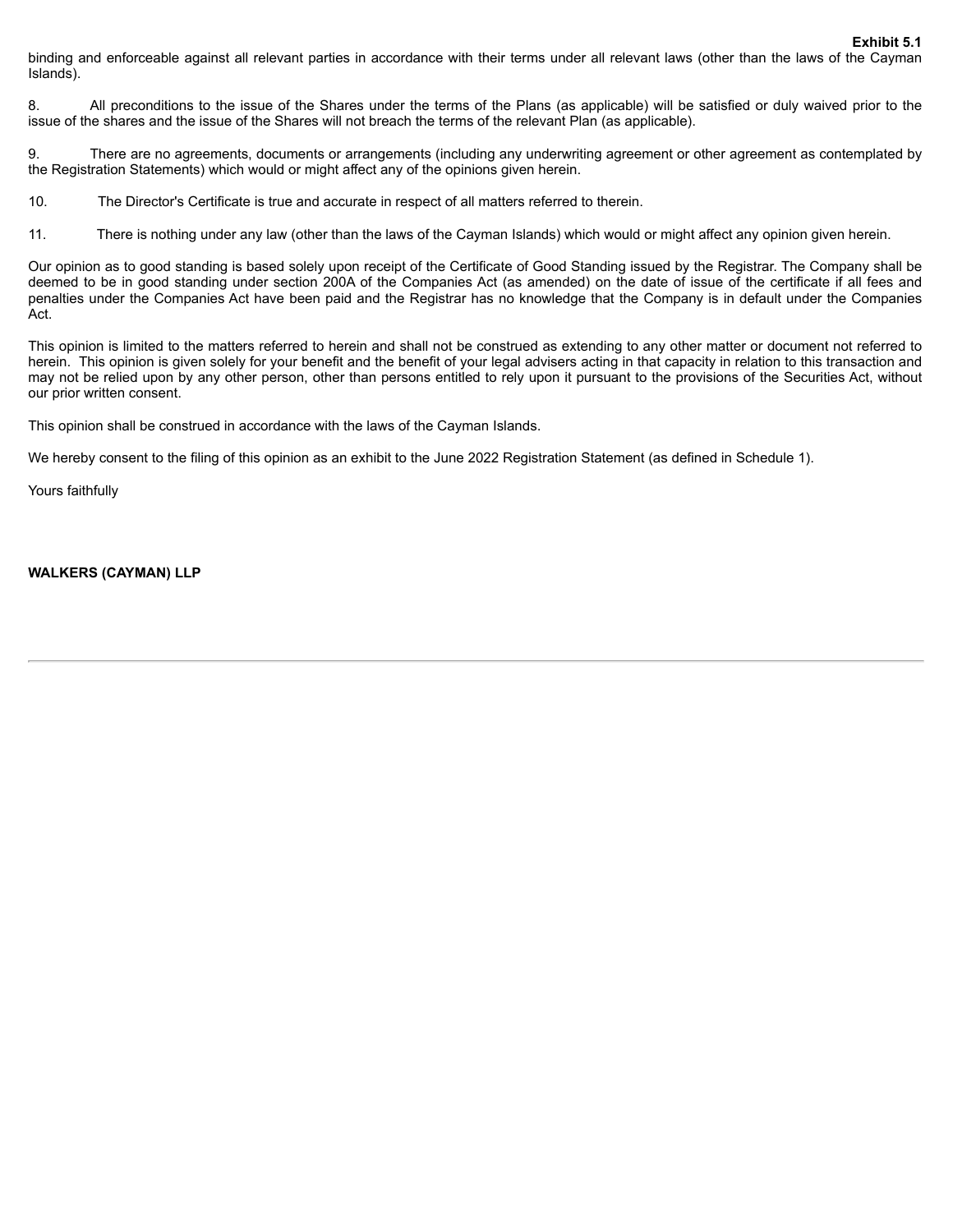### **SCHEDULE 1**

### **LIST OF DOCUMENTS EXAMINED**

1. A director's certificate dated 3 June 2022 as set at Schedule 2 hereto (the "**Director's Certificate**").

2. The Certificate of Incorporation dated 3 April 2006 and the Fifth Amended and Restated Memorandum and Articles of Association adopted on 25 January 2019 and minutes of the annual general meeting of the members of the Company dated 25 March 2020 and 14 July 2021 (the "**Memorandum and Articles of Association**").

3. A Certificate of Good Standing dated 26 May 2022 in respect of the Company issued by the Registrar (the "**Certificate of Good Standing**").

4. Copies of (i) the executed minutes of the meeting of the Board of Directors of the Company held on 11 January 2019 setting out the resolutions at such meeting and (ii) the executed written resolutions (as applicable) of the directors of the Company dated 13 March 2020, 31 March 2020, 30 December 2020, 26 February 2021, 28 December 2021 and [●] 2022 (together, the "**Resolutions**") and the corporate records of the Company maintained at its registered office in the Cayman Islands.

5. Copies of the following documents (the "**Documents**"):

the Registration Statement on Form S-8, File No. 333-230452 filed by the Company with the U.S. Securities and Exchange Commission ("**SEC**") on 22 March 2019 (the "**March 2019 Registration Statement**");

(b) the Registration Statement on Form S-8, File No. 333-237541 filed by the Company with the SEC on 2 April 2020 (the "**April 2020 Registration Statement**");

the Registration Statement on Form S-8, File No. 333-253601 filed on 26 February 2021 by the Company with the SEC (as filed, the "**February 2021 Registration Statement**");

(d) the Registration Statement on Form S-8 filed on the date hereof by the Company with the SEC registering the Shares under the Securities Act (as filed, the "**June 2022 Registration Statement**", together with the March 2019 Registration Statement, the April 2020 Registration Statement and the February 2021 Registration Statement, the "**Registration Statements**");

(e) the Stealth BioTherapeutics Corp 2019 Share Incentive Plan, as amended;

(f) the Stealth BioTherapeutics Corp 2020 ADS Incentive Plan; and

(g) such other documents as we have deemed necessary to render the opinions set forth herein.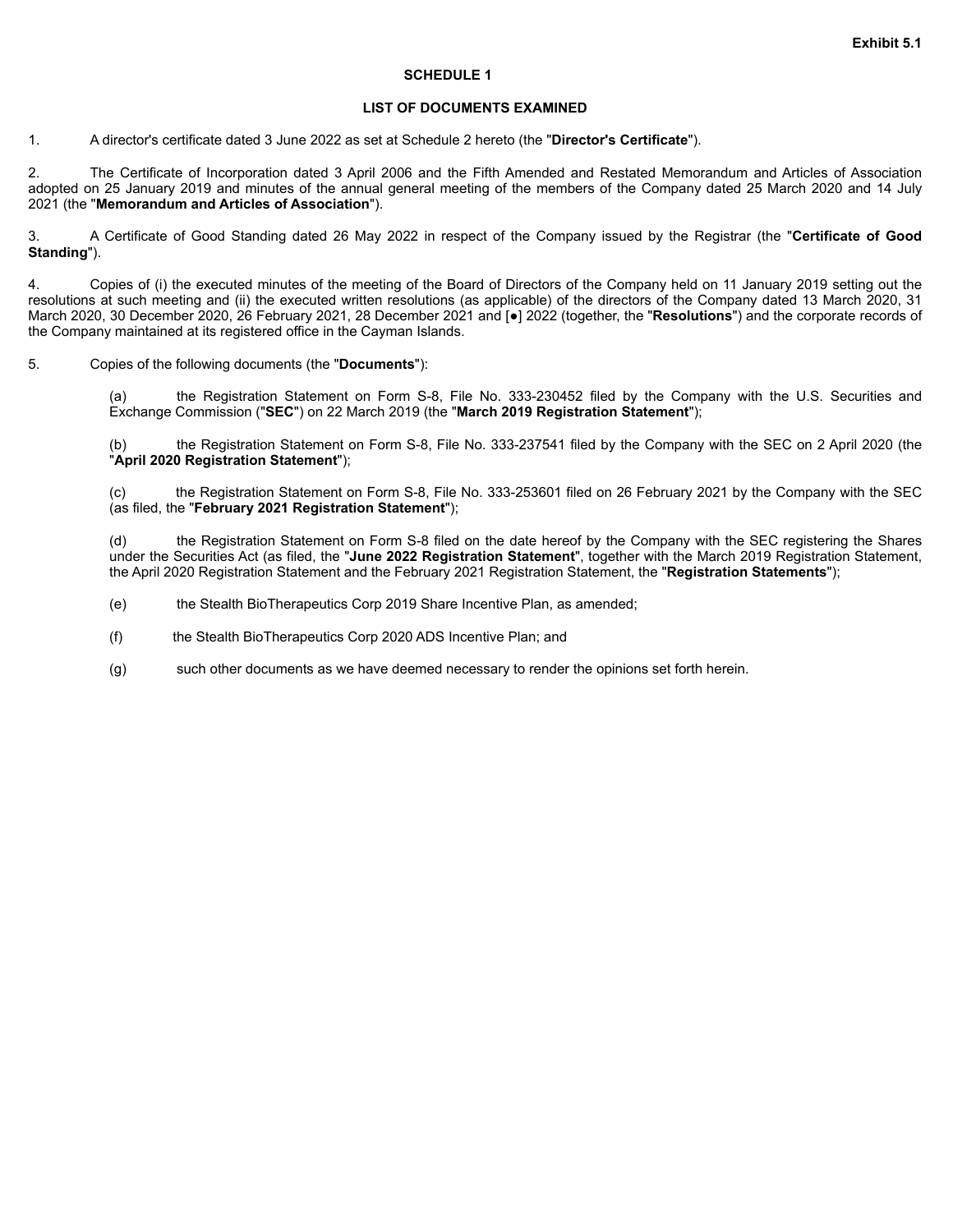## <span id="page-8-0"></span>**CONSENT OF INDEPENDENT REGISTERED PUBLIC ACCOUNTING FIRM**

We consent to the incorporation by reference in this Registration Statement on Form S-8 of our report dated April 7, 2022, relating to the consolidated financial statements of Stealth BioTherapeutics Corp appearing in the Annual Report on Form 20-F for the year ended December 31, 2021.

/s/ Deloitte & Touche LLP

Boston, Massachusetts

June 3, 2022